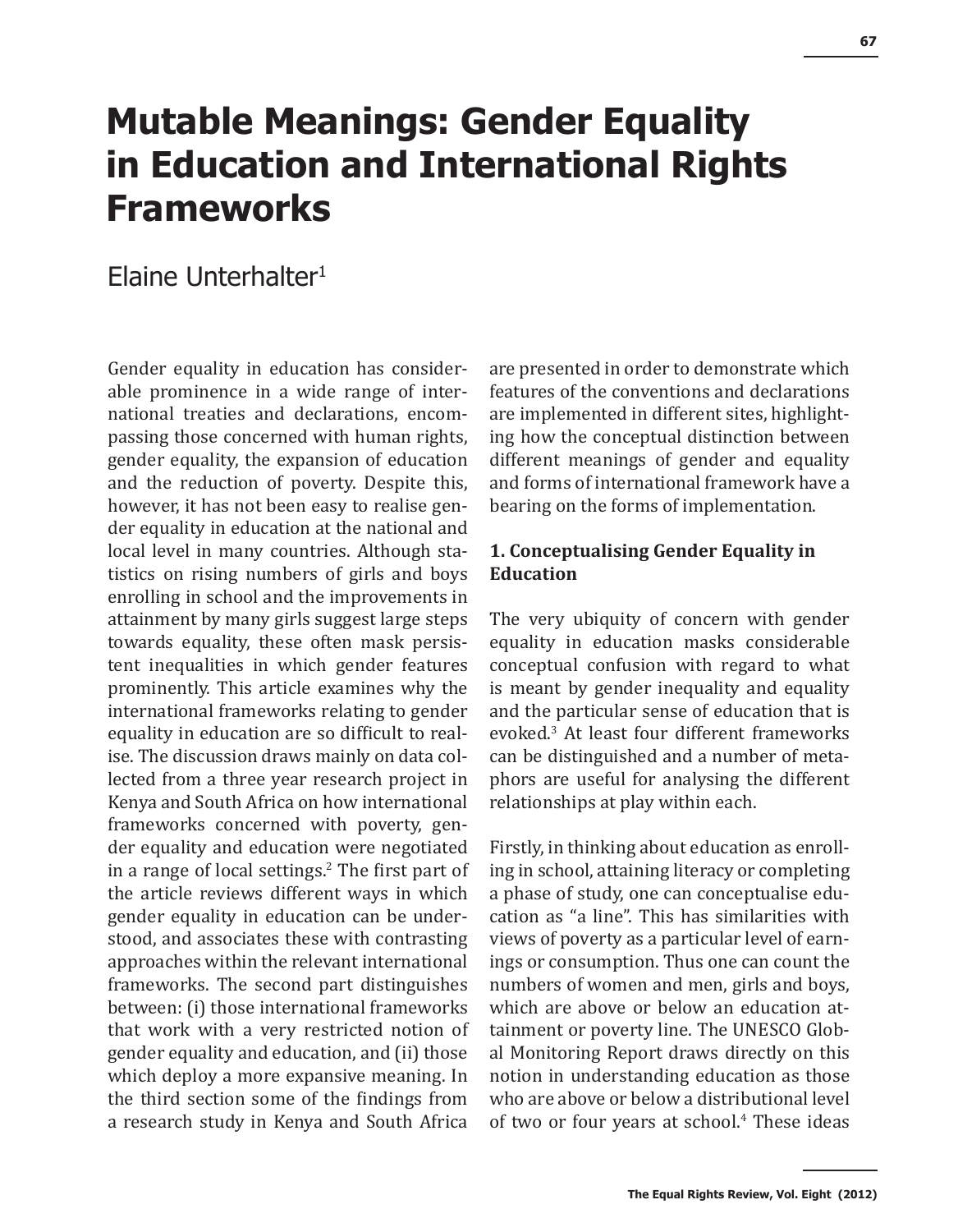about education and poverty work with an understanding of what I have called "gender as a noun".<sup>5</sup> In this view, gender is a descriptive identification of numbers of girls and boys in or out of school, or achieving particular grades or levels of employment. Using this approach, gender equality in education can be understood as parity, that is equal numbers, and gender inequality as the number of girls as a proportion of the number of boys in any particular phase of schooling or form of attainment. What this very limited notion of equality misses out is the structural relations of power and inequality in a range of political, economic, social and cultural spheres, and the many connected sites in which equality needs to be realised. Despite this very limited meaning of "gender as a noun" (i.e. education as attainment at school, and equality as sameness or parity), this is the meaning most often deployed in some widely used international frameworks as discussed below.

A second way to think about gender is one which draws out the interconnections of relationships associated with power and meaning in different sites, both between men and women, and girls and boys. This is linked with a view of education that is wider than that limited to years of enrolment in school or attainment in particular tests. It explores how schools and processes of learning operate both to reproduce and to transform inequalities. This approach highlights the way in which (i) the curriculum is gendered, (ii) particular assumptions are made by teachers and managers about what kinds of knowledge are appropriate for girls and boys, and (iii) there are subjects defined as being either those which girls are "good" at or those which they are not. This approach notes the ways in which girls are channeled into lower status subjects and career paths. Many studies of textbooks document how they are com-

plicit with the reproduction of stereotypes about women and men, while key works look at the question of learning in terms of how school relationships might be complicit with gender based violence.6 This view of gender and schooling resonates with discussions of poverty, where what is noted is not a particular level of earnings, but rather the structural relationships of subordination, exploitation and exclusion. I have referred to this as the notion of poverty as "a net". Relationships at school may also be interwoven within such a net. This is a net in which the economic relations of survival, including the sexual division of labour in the household, mean that, despite what may open up at school, it is difficult to transform gender relationships which are enmeshed with particular relations of production concerning the kinds of work that are available for women and men. In this type of analysis, gender is understood as a feature of interconnected household, community and national power relationships. I have termed this "gender as an adjective"; an attribute of the relationships of power which form structures of inequality.7 Hence gendered relationships in schools articulate with wider relationships in both meanings of the term. The boundaries and networks that discursively form the net of poverty or schooling (and speak or articulate it) are as much constituted by coercive economic and political relations as by inequality maintained over generations associated with divisions of race, ethnicity, caste or location (which are all connected). Gender equality in education is thus a process of both naming and changing the relationships of inequality, which is undertaken in the knowledge that schooling is a necessary, but not a sufficient, process to ensure that this is achieved.

A third way to think about the relationship between the concepts of gender, equality, inequality and education is associated with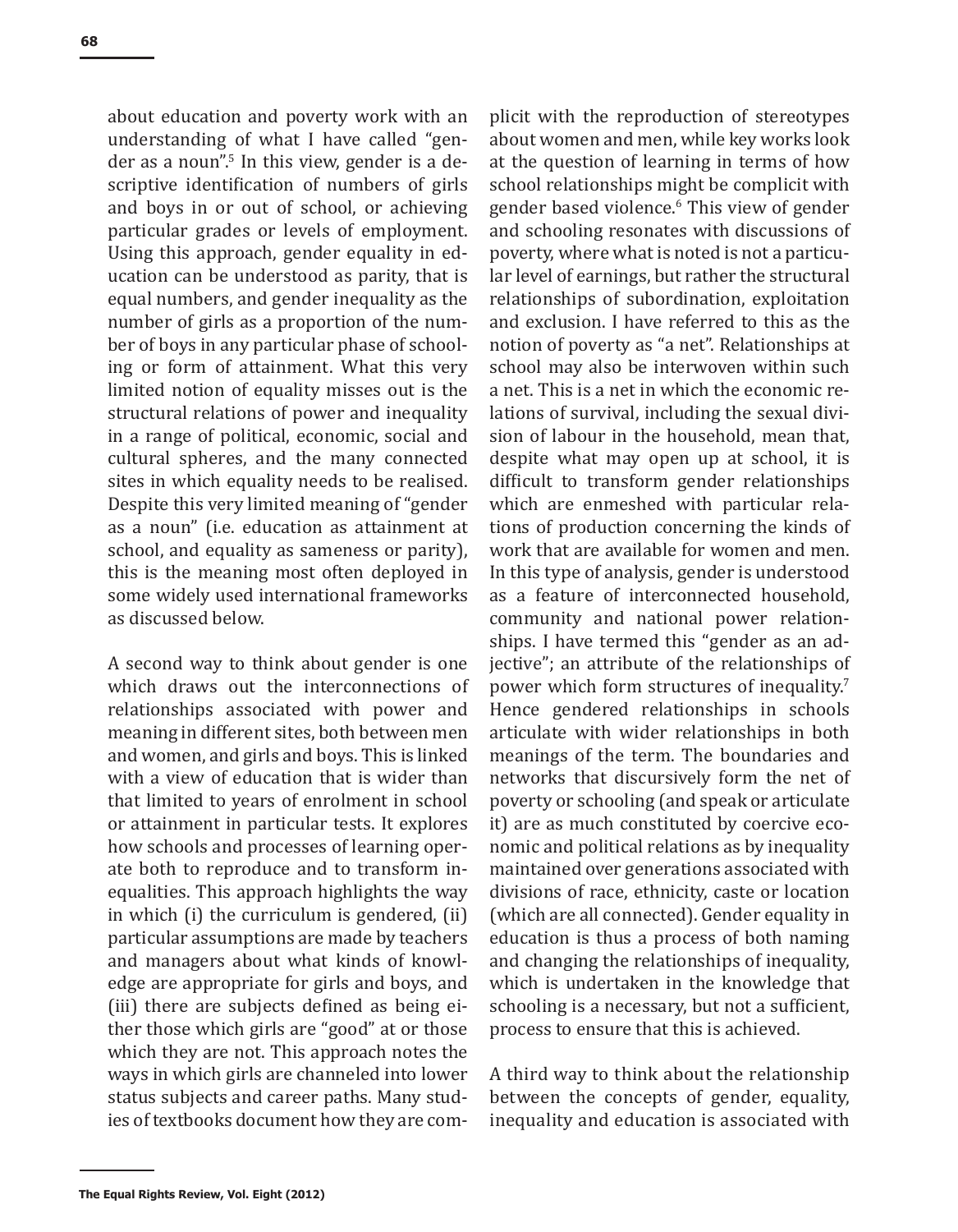the ways in which gender is discursively formed and reformed in language and action. Discourses, evident in policy, media, and everyday talk, set limits on how it is possible to think and act with regard to gender relationships, identities and the possibilities of change. In writing about poverty, I have drawn attention to the way in which one can think about poverty as "a fuel", using two meanings of the word fuel.<sup>8</sup> Fuel is what can propel you forward, energise, and result in an activism that can move an individual or a community out of poverty. But a fuel, such as petrol, is also a toxin. Some forms of identification evident in studies of the "voices of the poor" are associated with adaptive preference and satisfaction with very little education. Some studies report that poor women think that because they are poor they are stupid. These forms of enactment of poverty, just like crime and violence as the forms of survival, are often toxic for the poor. Anger at a certain ascribed gender identity could propel a community, or groups of girls or boys, out of poverty or lack of schooling. It could also, however, take the form of "acting out" dangerous gender identities associated with masculinity and femininity of toughness, rejecting schooling and inflicting harm. I have referred to these processes as entailing "gender as a verb". It may be that girls and boys repeatedly act out and consolidate particular gender identities at school. This may happen because they are trying to use school as a platform to escape from particular identities and relationships, to cross the borders or cut the mesh of "the net", or because they accept that schools are "good enough" because they are poor and hence "deserve" no better. From this standpoint, gender equality in education is about setting the conditions and processes that allow people critically to review processes and to act in relation to their own wellbeing.

The three different approaches to thinking about gender equality and education may each be useful, but when applied in isolation, each is limited. The three approaches to thinking about gender equality in education need to complement each other and there is therefore a need for a fourth framework which is associated with capabilities and empowerment.<sup>9</sup> Gender inequalities in education are multidimensional. They involve crossing the line of enrolment or attendance. Formal gender equality may well be in place in the public space of the school and visible in figures on enrolment and attainment, observations of teacher engagement with pupils and analysis of learning materials. Much gender inequality, however, is associated with informal school spaces, private relations within families and public inequalities in the labour market or particular institutions. Forms of co-operation and conflict within households, and deeply entrenched codes of behaviour confirmed by legal and economic frameworks often relate to who takes care of small children, the sick, the disabled and the elderly, and how heteronormative social interactions between young people play out. These all shape the forms of opportunity which schooling may guarantee. Formal gender equality in schools may co-exist with widespread media representation of inequality or the tenets of religion or legal frameworks which limit the mobility of women or their capacity to own or inherit property. Overt or covert condoning of violence against women can also undermine or render fragile the achievements of gender equality in education institutions. Gender equality in the public sphere of the school may contribute to shifting some of the gender inequalities of the private sphere or certain public institutions, but its capacity to do this without shifts in other areas of social, cultural, political and economic relations is limited. This becomes an even more intense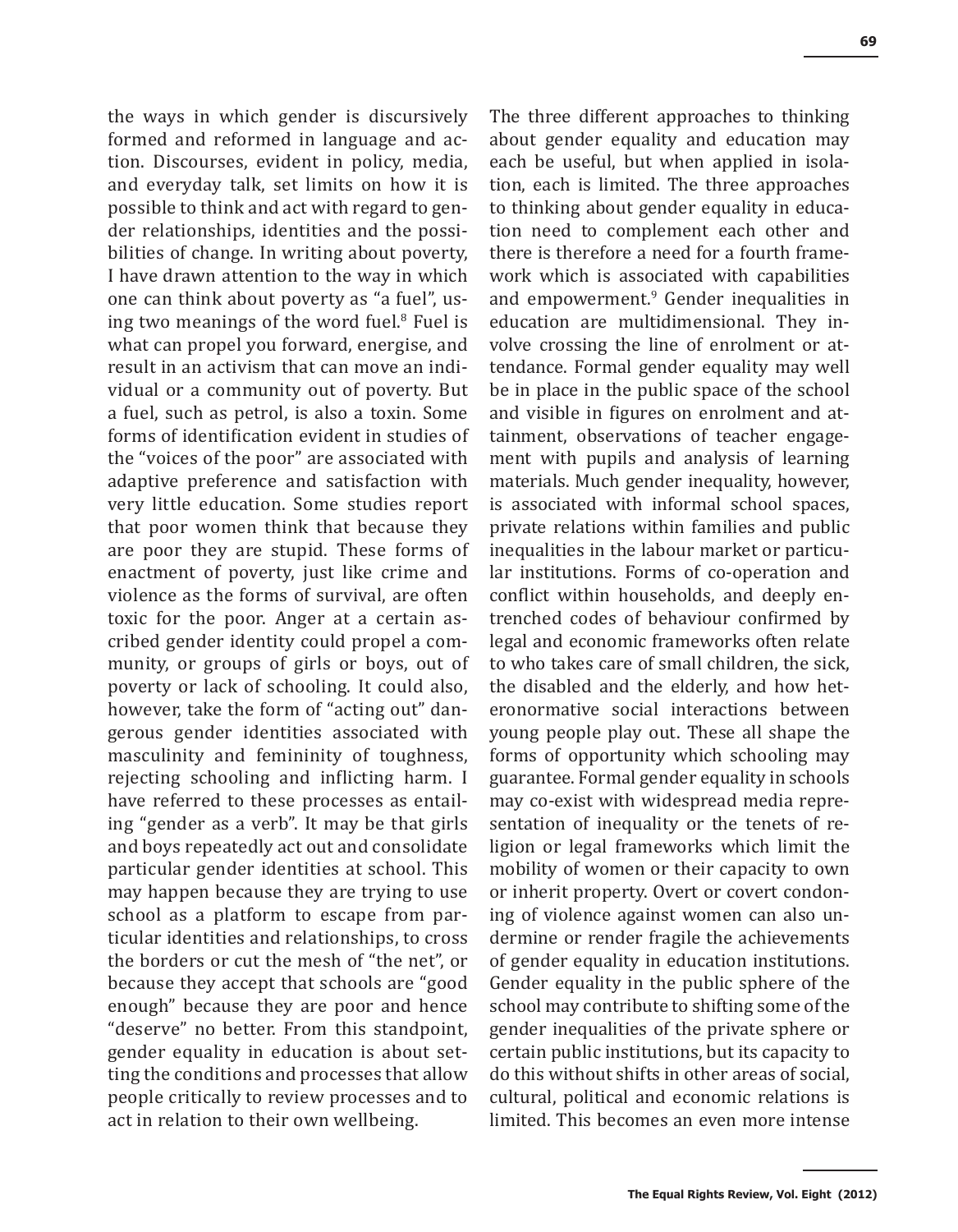struggle in countries where large proportions of women and girls do not attend or complete school. Thus concern with equality understood in terms of girls and boys crossing a line need to be complemented by a meaning of equality which entails changing the "netlike" relationships of inequality and eradicating the destructive "fuels" associated with particular forms of femininity and masculinity. This multi-dimensional notion of equality may be called "empowerment" for shorthand, but this idea still lacks a coherent institutional form or clear indicators to monitor progress. In synthesising some recent work on empowerment and education, I have tried to draw out the importance of thinking about empowerment in relation to multiple institutional locations and critical professional discussion in order to realise the potential for gender equality in education. Among the many processes entailed would be addressing (i) the problem of labour market segmentation, (ii) political, cultural and social exclusions, (iii) girls' and boys' adaptive preferences, (iv) limited information flows, and (v) the importance of both intellectual and political alliances.<sup>10</sup>

These four different approaches to thinking about gender equality and education can be usefully deployed when looking at the existing international frameworks.

#### **2. International Frameworks and Gender Equality in Education**

In reflecting on ten years work in taking forward the international framework associated with the Millennium Development Goals (MDGs) – in which concern with gender and education feature, as discussed below – Charles Gore has drawn attention to the Faustian bargain which the framework represents. He argues that it represents a shift from a "procedural conception" of international society with a "common respect for a set of rules, norms and standard practices", such as those associated with the Universal Declaration of Human Rights  $(UDHR)^{11}$  or the Beijing Declaration and Platform for Action $^{12}$ , to a "purposive conception", where the stress is on a "co-operative venture to promote common ends".13 For Gore, a "procedural conception" entails a maximalist view of development in which aspects of equality and flourishing are goals for rich and poor countries. Conversely, a "purposive conception" is associated with a minimalist view, which ensures that the most deprived cross a threshold of adequate provision. This might mean earning a dollar a day or completing a primary cycle of schooling.

By implication, both the procedural and the purposive approach face a problem relating to the nature of the social contract that underpins them. The more demanding the social justice content of the procedural approach, the more difficult it becomes to secure full human rights or gender equality through agreements at all levels, from multinational conventions, to national governments, down to local assemblies. The more minimal the purposive agreement, the easier it might be for governments to sign up and follow through with action. However, this begs the question of whether governments are able to implement purposive agreements and how these are understood at the sub-national level. This point is often made in relation to the difficulties of realising the MDGs in many countries in Africa, which came to the project in 2000 from a very low base.<sup>14</sup> A separate question is whether the purposive agreements associated with the MDGs represent a wide enough range of ideas of wellbeing and gender equality in education, or whether a more expansive purposive arrangement is necessary and feasible.<sup>15</sup>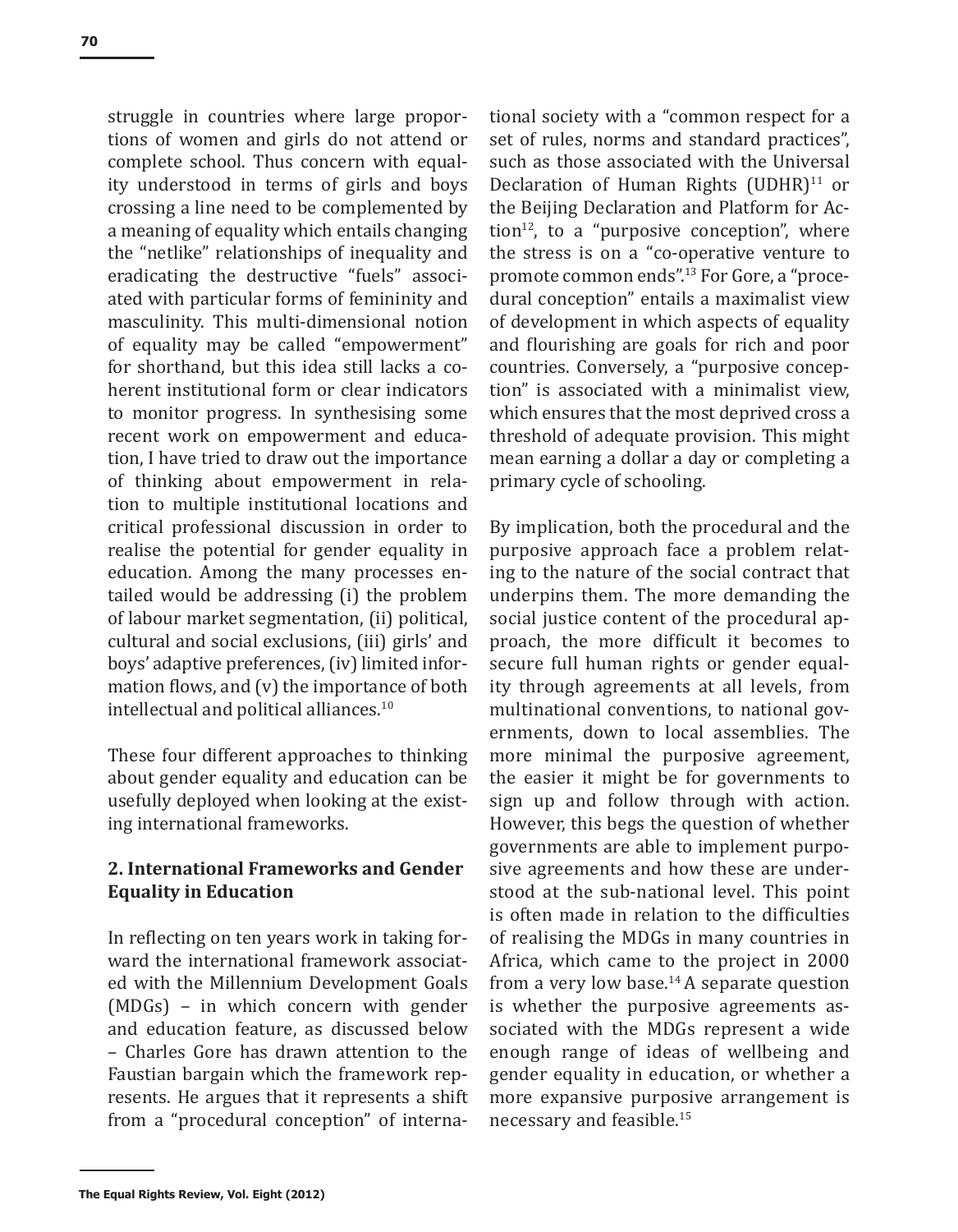The next section reviews certain international frameworks on gender equality and education using Gore's distinction between purposive and procedural approaches, and draws on my own differentiation between the four different frameworks for thinking about gender equality and education.

## **3. Purposive or Procedural? International Frameworks on Gender Equality and Education**

In terms of Gore's analysis, the minimal purposive framing of the MDGs represented a shift from the more procedural concerns of the previous frameworks which stressed rights and equality. However, the initial specification of rights in the UDHR is quite close to the first notion of gender equality in education I outlined, with a notion of "gender as a noun" and education as a particular level of school provision. Article 26 of the UDHR sets out the universal right to education, irrespective of gender. It also sets out a universal right to free and compulsory schooling only at the "elementary and fundamental stag $es''<sup>16</sup>$  – i.e. crossing a particular line. While technical and professional education are to "be made generally available" and higher education "shall be equally accessible to all on the basis of merit", $17$  there is no strong or explicit commitment to gender not being used in an exclusionary way at these levels. Further, the concern to protect the prior right of parents "to choose the kind of education that shall be given to their children"<sup>18</sup> has subsequently been used to rationalise girls being taken out of school early in order that they might marry or fulfil particular duties associated with forms of identification.<sup>19</sup> Thus the fuller understandings of gender equality and education set out in the formulations associated with "gender as an adjective" and "gender as a verb" are not fully addressed in this initial procedural formulation.

However, later international law instruments work with wider understandings of gender and education and set out the procedural vision in greater depth. The International Covenant on Economic, Social and Cultural Rights (ICESCR),<sup>20</sup> which came into force in 1976, affirmed "the equal right of men and women to the enjoyment of all economic, social and cultural rights".21 ICESCR explicitly recognises that free and compulsory education should not be confined just to the primary level as it states that secondary education should be made "generally available and accessible to all by every appropriate means, and in particular by the progressive introduction of free education".<sup>22</sup> Further, it also sets out the prospect of higher education being made widely available at no cost and "on the basis of capacity".<sup>23</sup> There is a commitment here to the continuous improvement of the material conditions of teachers, $24$  and while the rights of parents to choose schools other than those provided by the state are acknowledged to "ensure the religious and moral education of their children in conformity with their own convictions",<sup>25</sup> it is specified that neither this nor any other clauses on the provision of education should be implemented so as to undermine the general specifications regarding education set out in Article 13.<sup>26</sup> Education should be:

"[D]irected to the full development of the human personality and the sense of its dignity, and shall strengthen the respect for human rights and fundamental freedoms (...) that education shall enable all persons to participate effectively in a free society, promote understanding, tolerance and friendship among all nations and all racial, ethnic or religious groups, and further the activities of the United Nations for the maintenance of peace".<sup>27</sup>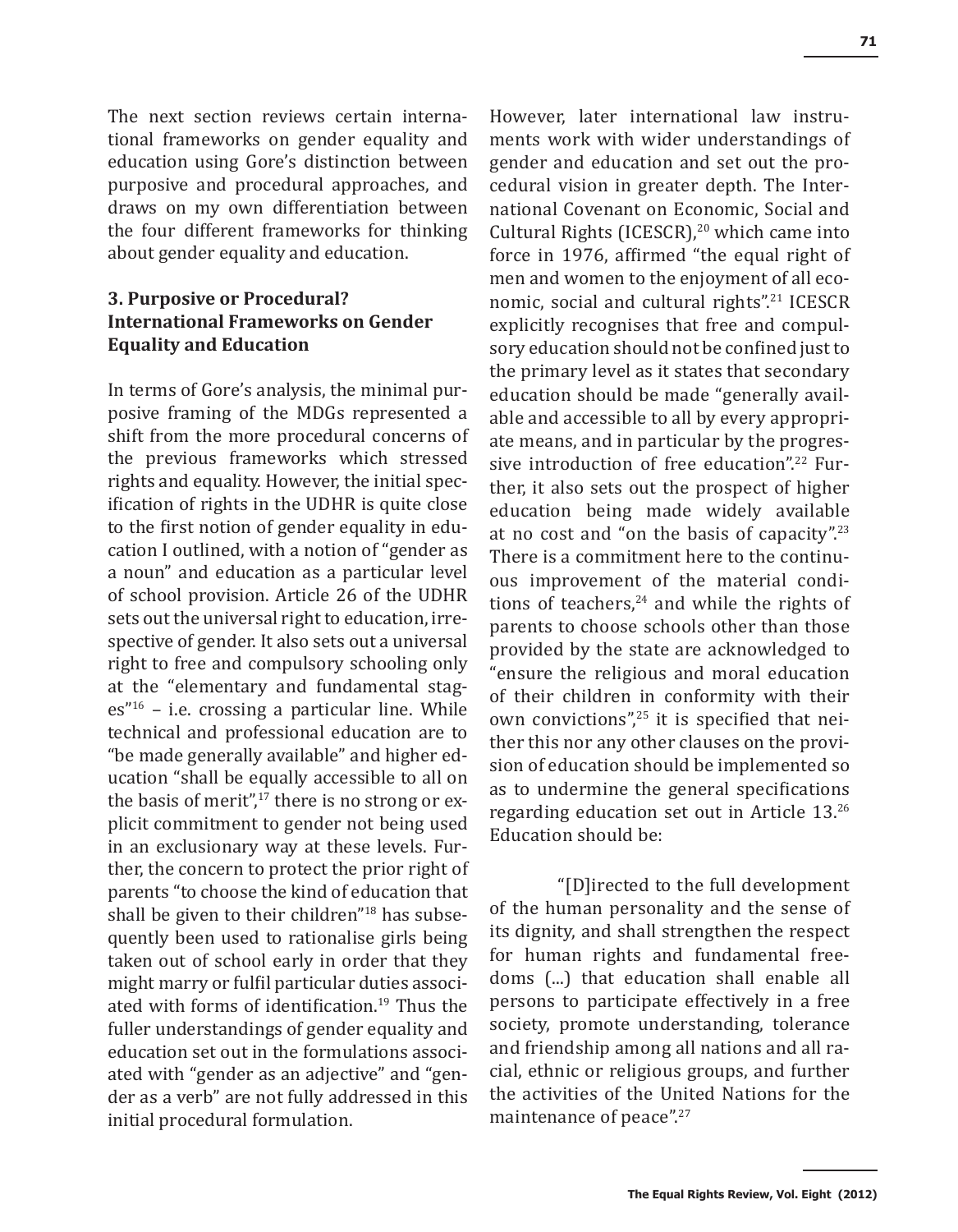These clauses attempted to deal with the ambiguity in the UDHR that could be interpreted as sanctioning parents taking adolescent girls out of school because religion required early marriage, or parents choosing, on religious or ethnic grounds, schools that presented a form of indoctrination under the guise of education. ICESCR thus extended considerably the range of education rights and widened the scope of where gender equalities must be seen to interlock. However, it did not deal in any detail with questions of educational content. Thus to some extent it may be seen to be addressing the concerns of the second framework for thinking of "gender as an adjective" and schooling as "a net", enabling or restricting the protection of rights.

Much more detailed attention to addressing these concerns is evident in the Convention on the Elimination of All Forms of Discrimination against Women  $(CEDAW)^{28}$  and the Convention on the Rights of the Child (CRC).<sup>29</sup> CEDAW was adopted by the UN in 1979 and has been ratified and/or acceded to by all but seven member states, albeit often with provisos and reservations regarding certain obligations. CEDAW does not explicitly address the question of how much education women have a right to, but it does give more detail on features of gender equitable education. It stipulates that states "shall take all appropriate measures to eliminate discrimination against women in order to ensure to them equal rights with men in the field of education".30 It also calls for equality in a range of different educational sites including (i) adult education, (ii) career and vocational guidance, (iii) access to the same curricula, (iv) examinations and teaching staff, (v) the elimination of gender stereotypes in textbooks, (vi) access to scholarships, (vii) sport, and (viii) the establishment of special programmes for young women who have left school prematurely.<sup>31</sup> There is also a particular provision which deals with the importance of access to educational information.<sup>32</sup> Although this is phrased in terms of information with regard to family planning, it has some important implications, as outlined further below.

CRC, ratified by the General Assembly in 1989, is the fullest statement of the nature of rights in education regardless of gender or any other differences. Some of the most notable provisions protect the rights of children to  $(i)$  preserve their own identities,  $33$ (ii) participate in discussions and affirm views, $34$  (iii) access through the media to information of "social and cultural benefit",<sup>35</sup> (iv) protection from "all forms of physical or mental violence, injury or abuse, neglect or negligent treatment, maltreatment or exploitation, including sexual abuse".36 With regard to schooling, CRC affirms that primary and secondary education should be made available and accessible and that measures should be taken to make secondary education free and to support school attendance.<sup>37</sup> Ignorance and illiteracy are also to be eliminated by "modern teaching methods".38 With regard to the content of education, CRC envisages education which develops (i) "the child's personality, talents and mental and physical abilities to their fullest potential" and (ii) respect for human rights and fundamental freedoms,<sup>39</sup> but it does not address in any detail contesting ideas about gender inequality. Thus, ICESCR, CEDAW and CRC – the three UN human rights instruments with the strongest purchase on implementation by member states – while containing full statements on access to education, are much less explicit on the content of that education, the teaching process, and the treatment of children at school, although CRC does have a clear statement on children's protection from violence. Together, the three treaties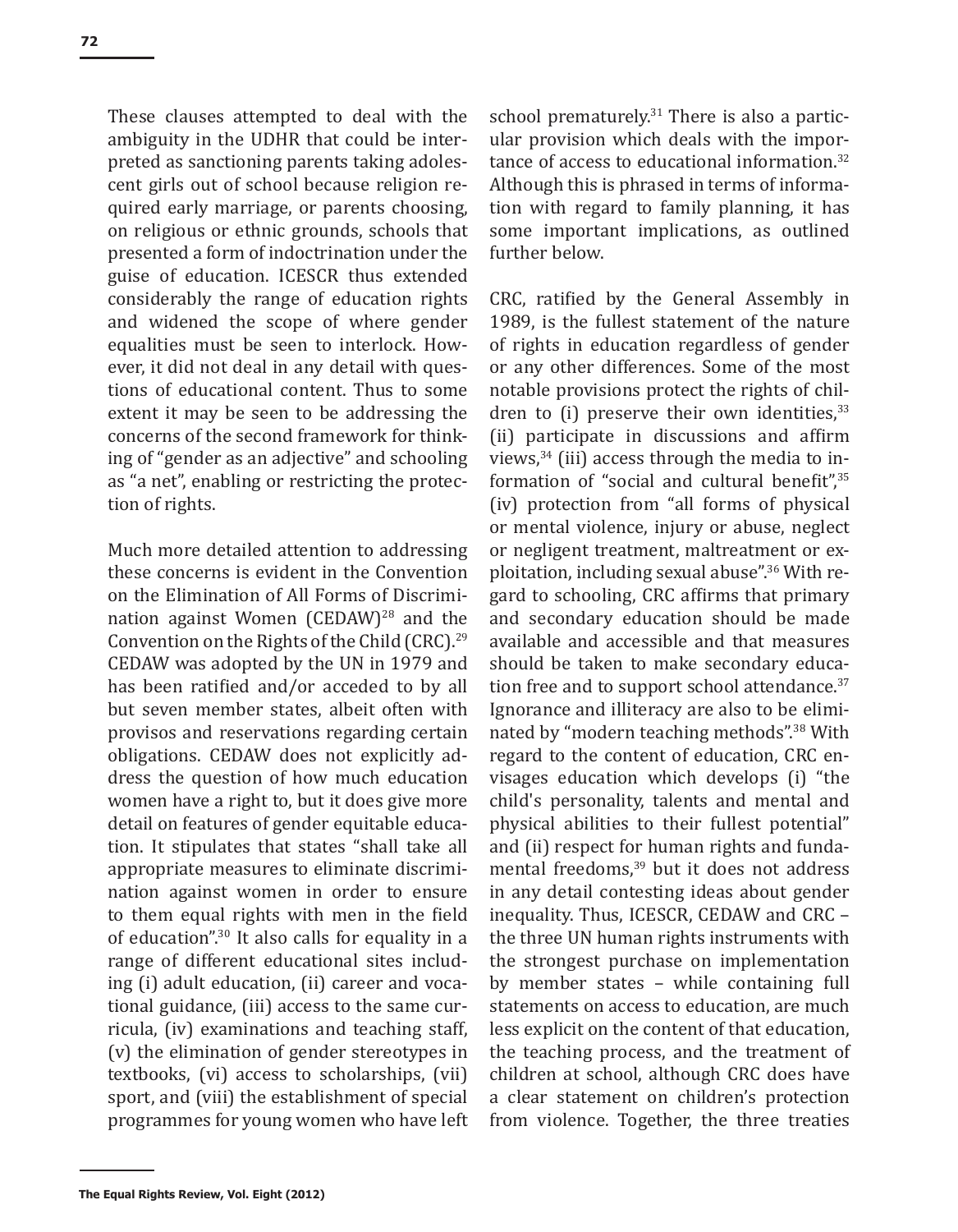do, however, provide some procedural approaches relating to the second framework for thinking about gender equality in education – "gender as an adjective" and schooling as "a net" of relationships of power.

A further version of the procedural approach has been articulated in a number of declarations associated with women's organisations and these may be read as versions of the "empowerment" approach which I classified as a fourth framework. The Beijing Declaration and Platform for Action, adopted by virtually every UN member state in 1995, gave particular prominence to the education and training of women in Strategic Objective  $B^{40}$ and to the concerns of the girl-child in Strategic Objective 12.<sup>41</sup> Under Strategic Objective 2, detailed attention is given to gender equality and women's rights with regard to access, progression and completion of different levels of schooling, the quality of education provision, particularly content and organisation, and addressing inequities through monitoring and research, building lifelong learning pathways and enhancing women's participation in leadership and decision-making, access to information, and participation in sport and artistic and cultural arenas. The Beijing Declaration and Platform for Action is the fullest statement of gender equality in education as an international aspiration, but paradoxically, the least implemented.

In 2010 there was an attempt at a conference organised by The UN Girls' Education Initiative (UNGEI) to update and expand upon some of the gender equality and education vision expressed at Beijing.<sup>42</sup> According to the resulting Dakar Declaration on Accelerating Girls' Education and Gender Equality (the Dakar Declaration), $43$  despite the progress that had been made in enrolments and attainment, "poor quality of education, extreme poverty, structural inequality and violence against girls continue".44 The Dakar Declaration spells out a meaning of gender equity as follows:

"Achieving equity in education will entail putting in place a rights-based empowerment framework that will target the most vulnerable and transform power hierarchies in learning spaces, communities and policy structures in order to give poor and vulnerable girls a voice and ensure that their right to quality education is sustained."<sup>45</sup>

It then goes on to highlight the need to think about gender in relation to "quality" education in multiple learning environments, to consider the multidimensionality of poverty, and to work on questions of violence against women and girls. The Dakar Declaration concludes:

"We envision a world in which a special initiative for girls' education is no longer needed — a world in which all girls and boys are empowered through quality education to realize their full potential and contribute to transforming their societies, so that gender equality becomes a reality."<sup>46</sup>

The Dakar Declaration expresses a full version of the intersecting views of gender, equality and education which I have associated with the empowerment framework, and it is based on a procedural view of global society. Despite being adopted at a UNGEI conference, the Dakar Declaration was subsequently very rarely used by UNGEI.<sup>47</sup> Its procedural empowerment framing did not mesh comfortably with the stress on purposive approaches to international frameworks that had gained in prominence since 2000.

In the period after 1995, the focus of work on gender equality and education carried out by multilateral organisations, gatherings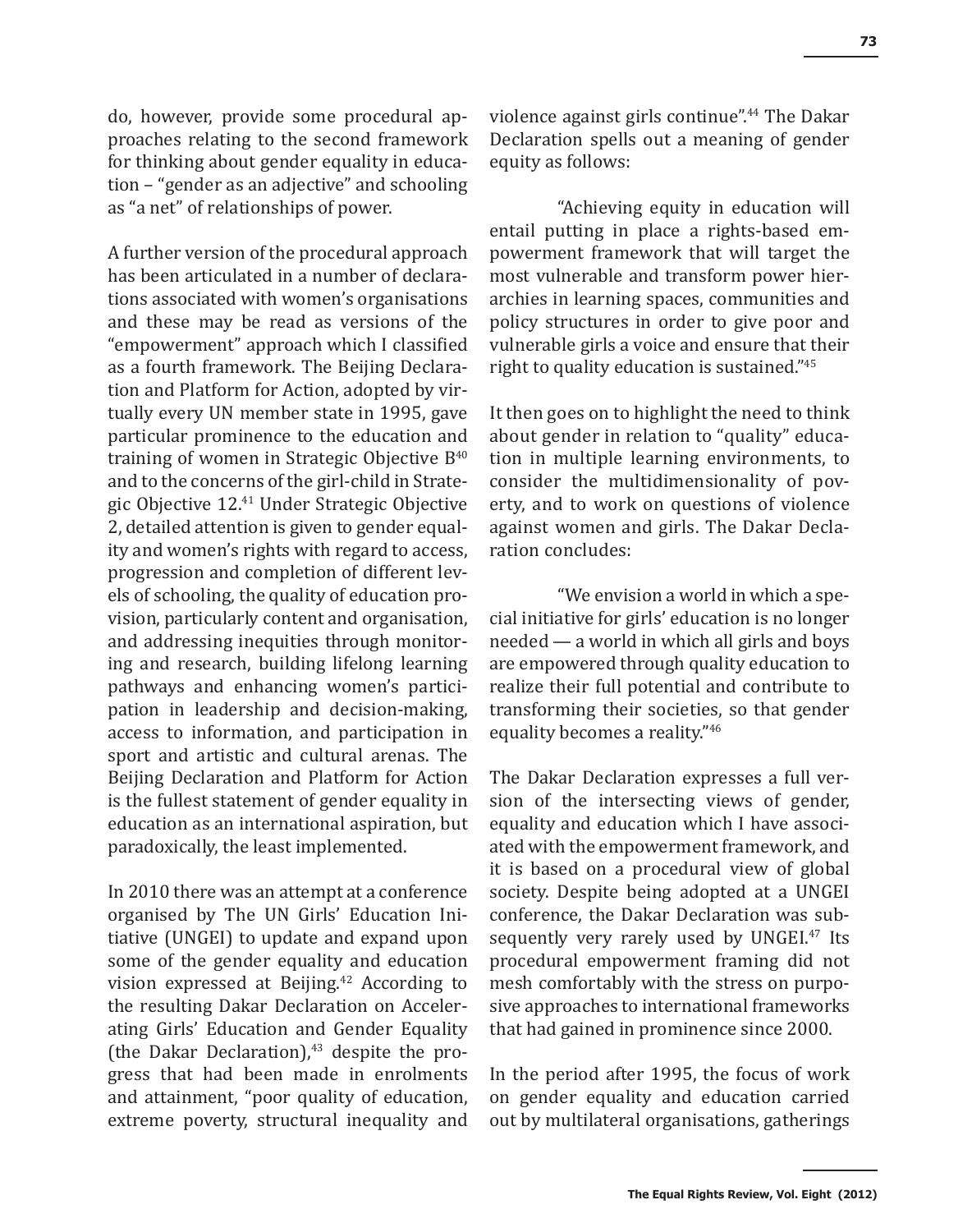of governments and the work of NGOs has largely moved away from the expansive vision of the Beijing Declaration and Platform of Action and the more progressive aspects of CRC towards more limited interpretations of gender equality in education drawing on Gore's version of a purposive approach. In 2000, governments, multi-lateral organisations and civil society coalitions signed up to the Dakar Framework for Action, Education for All: Meeting our Collective Commitments (EFA)48 and the Millennium Development Goals (MDGs). The EFA has six goals, with one explicitly focussed on gender equality and three concerned with aspects of girls' and women's rights.<sup>49</sup> The six goals are:

- The expansion and improvement of early childhood education;
- Access to free, compulsory education of good quality for all children;
- All learning to be appropriate for children and life skills to be included in learning;
- Improvement in adult literacy;
- Gender disparities in primary and secondary education to be removed; and
- All aspects of the quality of education to be improved including measurable learning outcomes.

The EFA gives much more detail regarding education systems than had previously been set out in ICESCR, CEDAW, or CRC, and identifies literacy, quality and learning outcomes as important features of education. With regard to gender equality, however, its vision largely addresses "gender disparities", and apart from its concern with women's literacy and early childhood education, it did not set out a vision regarding how gender equality in education might be understood. It can largely be read as working within the framework of "gender as a noun" and equality as parity, although its concern with some sites beyond school nudges it slightly towards the second framework associated with "gender as an adjective". However, the stress on monitoring and evaluating the implementation of EFA through particular indicators concerned with gender parity in annual Global Monitoring Reports published by UNESCO made it very difficult for the EFA to be used in relation to a procedural, rather than a purposive, approach.

An even more purposive approach and minimalist understanding was evinced in the MDGs adopted by virtually every government at the UN General Assembly in 2000. The MDGs were organised so that governments could monitor progress towards particular goals against specified targets, each of which was further delimited by an indicator. MDG2 aims to achieve universal primary education. The target entailed that by 2015 all children will have completed primary school. The indicators comprised: (i) net enrolment ratios in primary school, (ii) the proportion of children who complete a primary cycle, and (iii) the literacy rate of 15-24 year old women and men. MDG3 aims to promote gender equality and empower women. The target is to eliminate gender disparity at all levels of education, and the indicators are (i) the ratio of girls to boys in primary, secondary and tertiary education (gender parity), (ii) the share of women in wage employment in the non-agricultural sector, and (iii) the proportion of seats held by women in national parliaments.50 It can be seen that the MDG targets and indicators move away from the more substantive views articulated in ICESCR, CEDAW, CRC, the Beijing Declaration and Platform for Action and the Dakar Framework for Action, about gender equality which aim to promote human rights and redress stereotypes and violence. These approaches have been replaced with a stress on processing girls and boys through school, the attainment of literacy and employment in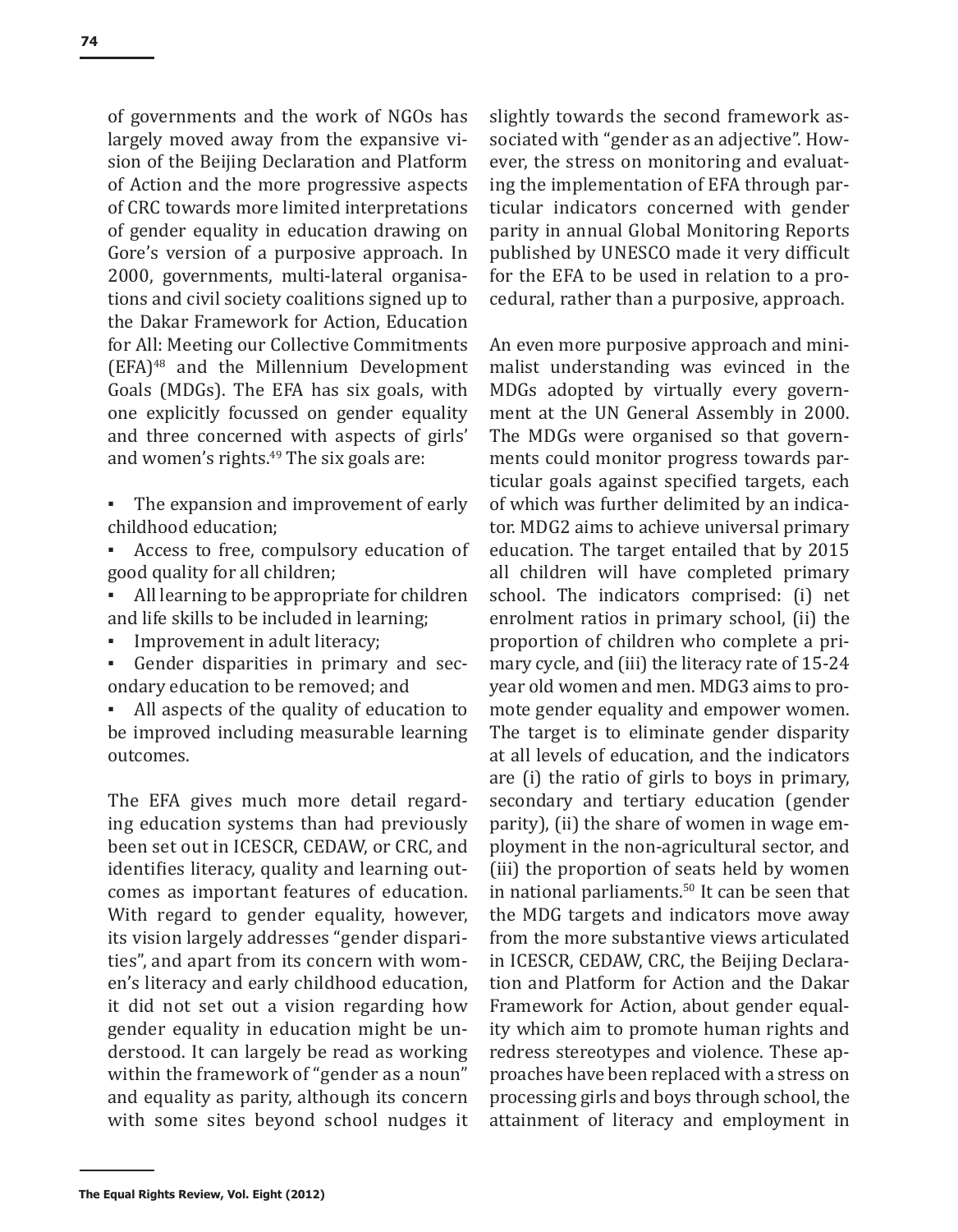waged work. The MDG framework works explicitly with the notion of "gender as a noun" and schooling and poverty as set by particular kinds of "lines".

This brief review of the international frameworks relating to gender equality in education highlights a number of trends. Firstly, the tighter the form of legal agreement between states (with ICESCR, CEDAW and CRC representing the most binding instruments), the less detail there is to aspects of education organisation (such as curriculum, teacher training, management, or language policy) that might bear on gender equality. Secondly, the declarations associated with large-scale international convening regarding education – the EFA and the MDGs – give little substantive attention to gender equality, and dilute the idea to no more than gender parity. Thirdly, the more expansive the articulation of a vision of women's rights and gender equality in education in declarations such as those adopted at Beijing in 1995 and in the Dakar Declaration , the more limited the international, national and local bodies to give them institutional form. In order to show how these processes work in particular country settings, the next section reports some findings from the Gender, Education and Global Poverty Reduction Initiatives (GEGPRI) project. I will refer to the deployment of the different approaches to gender equality and education discussed above and show how difficult the implementation of the more procedural frameworks on the ground has been.

# **4. Negotiating International Frameworks on Gender Equality and Education in Kenya and South Africa**

The GEGPRI project aimed to examine empirically initiatives engaging with global aspirations to advance gender equality in and through schooling in contexts of poverty. Between 2007 and 2011, ten case studies were conducted. These comprised six government bodies, namely the Department of Education in South Africa, the Ministry of Education in Kenya, a provincial department of education in each country, and a school in each country in a matched neighbourhood on the edge of a large city serving a poor population. In addition, four case studies were made of non-statutory bodies – an NGO working on questions of poverty and schooling in a rural setting in each country, and an NGO working at the national level engaged in discussions with global networks. The case studies were supported by a number of interviews with staff working on aspects of gender and education in selected global organisations. Research methods comprised documentary analysis (including review of websites and publications over ten years), interviews and focus group discussions (133 hours), observations, field notes, and report back meetings in each research site on preliminary findings. The research was conducted over three years to enable some documentation of change. In all of the research settings, engagements with the global frameworks were examined, and the particular meanings attributed to gender, poverty and education were explored.

Comparative case study allowed investigation of similar processes – such as negotiations with global policy agendas on gender, education and poverty reduction – in somewhat different sites, selected as locations of different levels of engagement with the global policy agenda (vertical comparisons) and different state and non-state formations (horizontal comparisons). Kenya and South Africa were selected as the research settings because both countries had put in place policies to address poverty reduction, the expansion of education provision, and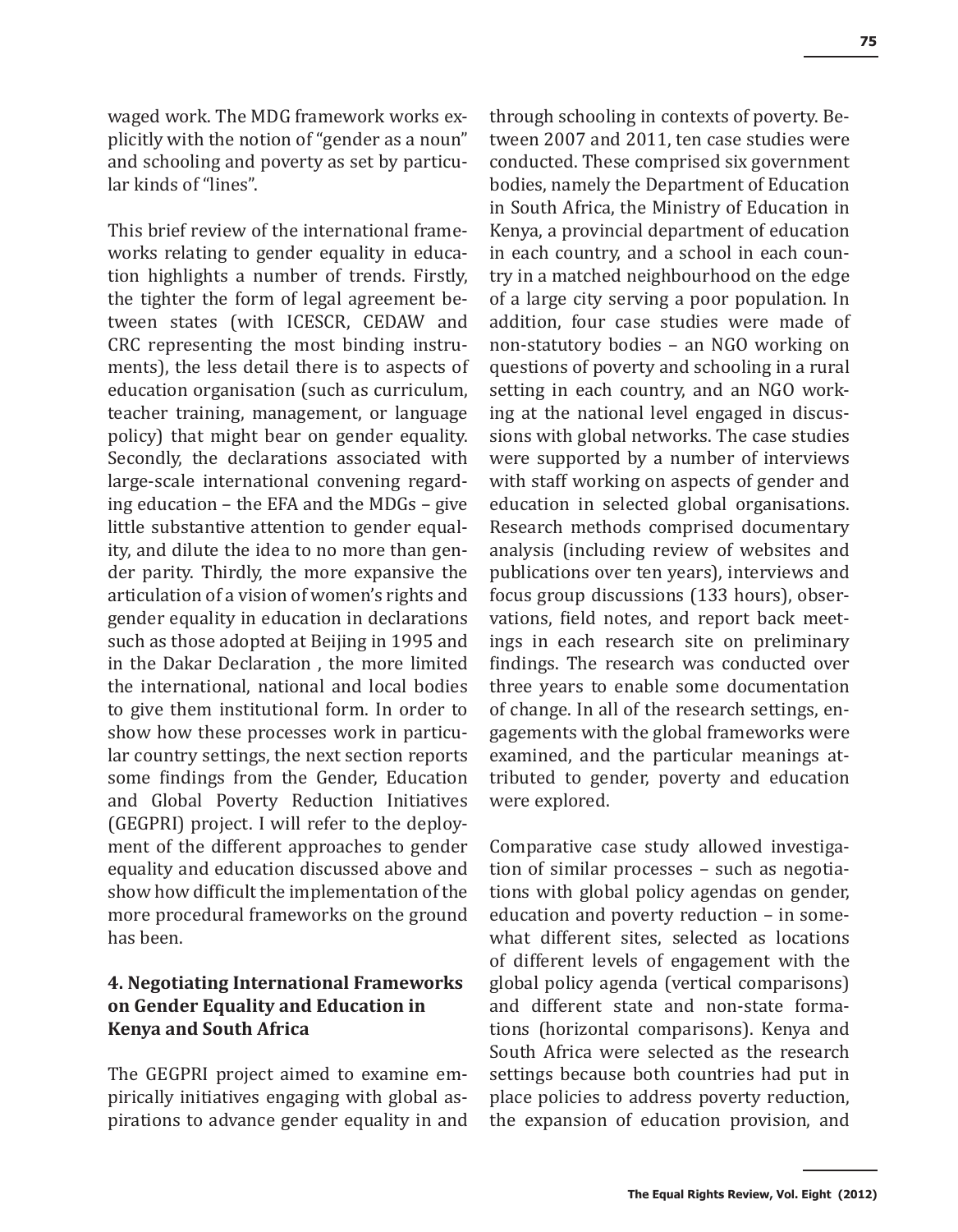gender equality, and were active players in relation to the global policy frameworks in these areas. $51$  It is notable, however, that the respective situations of these two countries in relation to global policy-making are very different. South Africa is a member of the UN Security Council and the G20, while Kenya has been the recipient of a substantial aid package and is subject to constant international scrutiny regarding corruption and political violence.

South Africa and Kenya are both highly unequal societies, with high Gini co-efficients and large populations of very poor people living close to people who are comfortably off and many who are very wealthy. Both have active women's movements, although their emphases have been different. In South Africa, gender equity has enjoyed policy attention since 1994, although the extent to which it is seen as a priority has fluctuated. In early postapartheid policy, discussion of gender equity in education expressed an early promise of non-discrimination and equality of opportunity. This orientation has moved through a phase with a stress on gender-neutrality to the current period where gender is often seen as a moral issue closely associated with sexuality. In Kenya, the movement towards more gender equity in policy came from the "bottom-up", through women's rights groups mobilising on a wide range of issues from political leadership to environmental degradation, and from the "top-down", through global institutions engaging in different ways with ruling elites. A gender and education policy was developed in 2007, and gender equity figures featured prominently in the policy language associated with aid relationships. These similarities and differences between the two countries offered the potential for the research to yield rich insight into how the cases did and did not vary.

Both Kenya and South Africa have signed up to a large number of international instruments on gender equality and education. (see Table 1). Prominent political leaders from both countries played a high level role in supporting EFA, and both sent large delegations to the UNGEI 2010 conference in Dakar.

Despite these commitments on paper, however, the statistics highlight areas of concern regarding the realisation of gender equality in education, particularly for the poorest members of society and even in terms of the limited measures associated with measuring gender parity and enrolment. Two measures of enrolment are frequently used. The net enrolment ratio (NER) measures the proportion of the age group required to be in school which is enrolled. The gross enrolment ratio (GER) measures the total enrolment in a specific level of education, regardless of age, and is expressed as a percentage of the population in the official age group corresponding to the level of education. If there are large numbers of overage or underage children at school, the gross enrolment may be over 100%. The Gender Parity Index (GPI) is the ratio of female to male values in NER or GER. If there are equal numbers of women or men, the GPI is 1.00. A GPI of less than 1 indicates there are more men, and a GPI of more than 1 indicates more women.

The gender parity levels in primary net enrolment were equal in Kenya in the early 1990s and in both countries in 2007. In the 1990s, slightly more girls than boys were enrolled in primary school in South Africa, and this is also evident in Kenya in 1999. However, the general trend over this period is for parity at primary level. For secondary education, there is only comparative data on the gross enrolment ratio. It can be seen that in Kenya this is much more in favour of boys than girls, while in South Africa the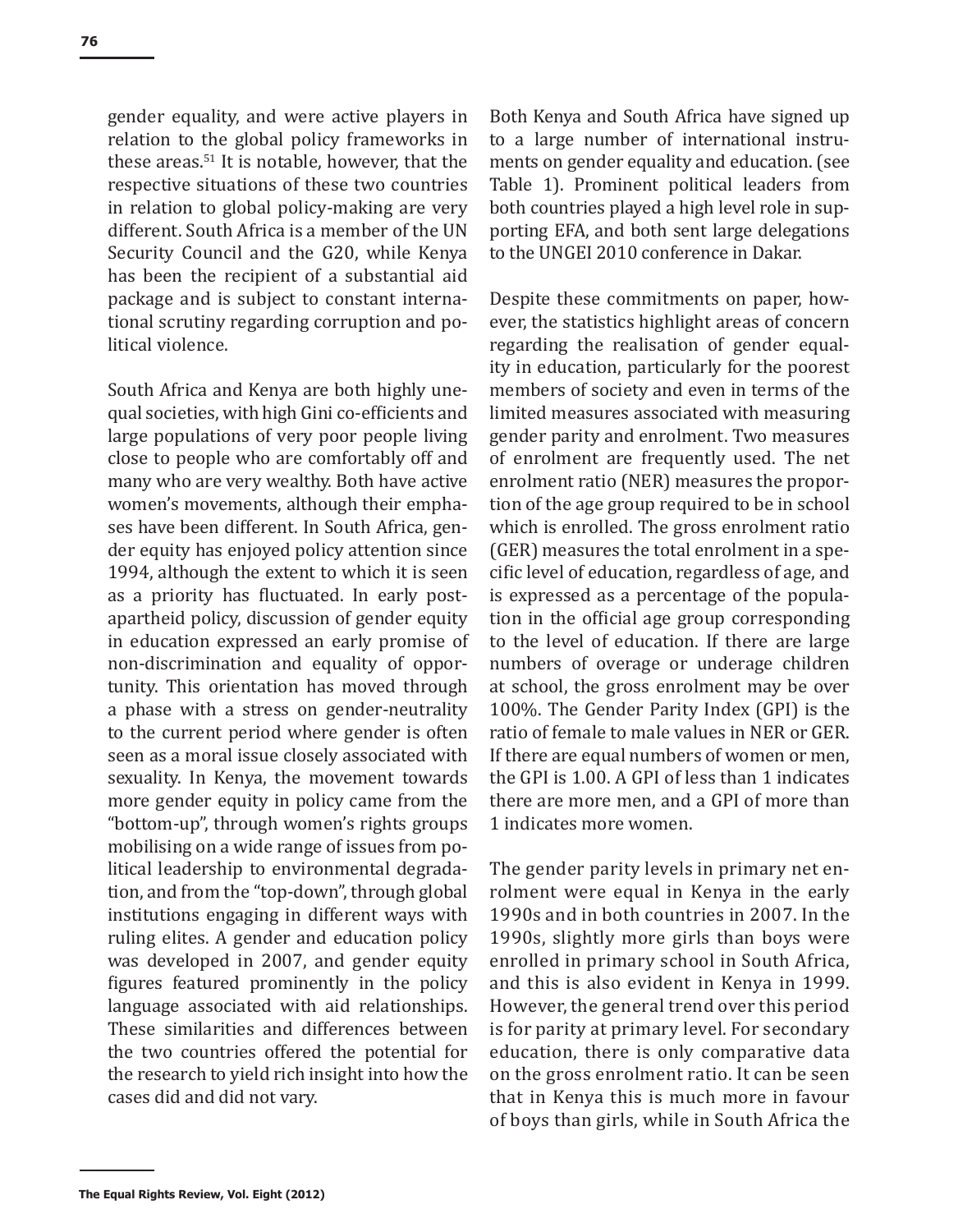Table 1

|                                                                                                               | Kenya                           | South Africa                                           |  |
|---------------------------------------------------------------------------------------------------------------|---------------------------------|--------------------------------------------------------|--|
| <b>ICESCR</b>                                                                                                 | 1972                            | Signed in 1994 but not<br>yet ratified.                |  |
| <b>CEDAW</b>                                                                                                  | 1984                            | 1995                                                   |  |
| <b>CRC</b>                                                                                                    | 1990                            | 1995                                                   |  |
| World Declaration on<br>Education for All (1990)                                                              | 1990                            | Readmitted to UNESCO in<br>1994 and filed first report |  |
| Beijing Declaration and<br>Platform for Action (1995)                                                         | 1995                            | 1995                                                   |  |
| Dakar Framework of Action on<br>Education for All (2000)                                                      | 2000                            | 2000                                                   |  |
| Millennium Development Goals<br>(2000)                                                                        | 2000                            | 2000                                                   |  |
| Protocol to the African Charter<br>on Human and Peoples' Rights<br>on the Rights of Women in<br>Africa (2003) | Party to<br>protocol<br>in 2003 | Party to protocol in 2003                              |  |
| African Union Gender Policy                                                                                   | 2009                            | 2009                                                   |  |

trend is in the opposite direction. Despite relatively good enrolment rates at primary and secondary school in South Africa and at the primary level in Kenya, girls' attainment, particularly for those from the lowest quintiles, is a matter of concern in both countries. Some effects of this can be seen in the adult literacy figures in both countries. Thus although for youth aged 15-24, more young women than men are literate, and young women are a smaller proportion of youth illiterates than young men, in both countries there are high numbers of adult illiterates – nearly 3 million in Kenya and nearly 4 million in South Africa, and in both countries women are a majority (see Table $2^{52}$ ).

The many facets of gender inequality in education in each country are apparent in studies of conditions within school concerning discrimination in relation to curriculum,<sup>53</sup> pedagogy,54 conditions of employment of teachers<sup>55</sup> and head teachers.<sup>56</sup> and gender-based violence in and associated with school.57 The low educational attainment of the poorest is manifest not only in low test scores and high rates of illiteracy, but also in lack of knowledge regarding how to access health and welfare services. A number of commentators in both countries also draw out how, despite girls' enrolment in school and some high profile women in political leadership, women still earn less than men, struggle to advance gender equality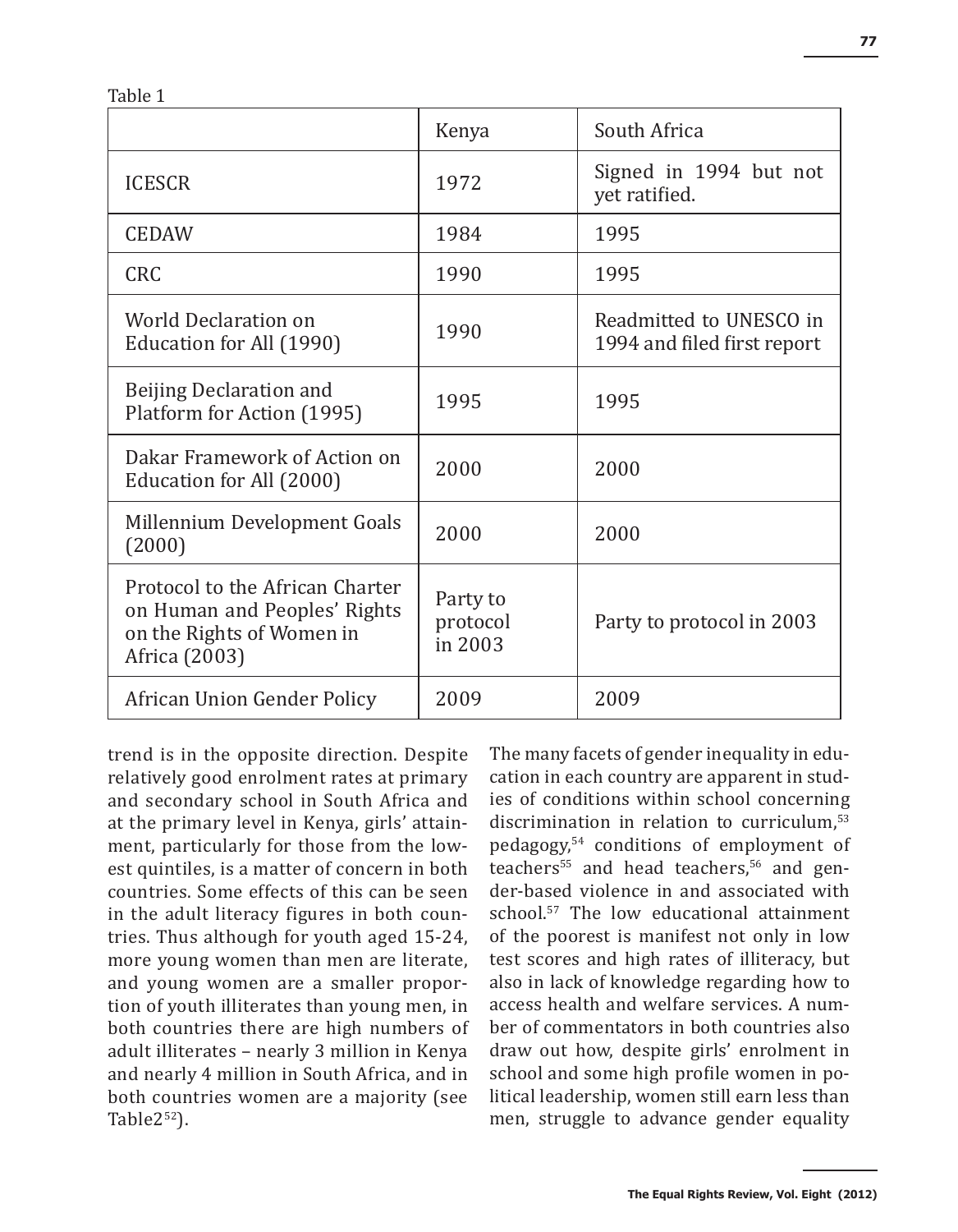| $\sim$ |  |  |
|--------|--|--|
|        |  |  |

|                                                             | Kenya       | South Africa |
|-------------------------------------------------------------|-------------|--------------|
| <b>GPI primary NER 1991</b>                                 | 1.00        | 1.03         |
| GPI primary NER 1999                                        | 1.01        | 1.01         |
| GPI primary NER 2007                                        | 1.00        | 1.00         |
| <b>GPI secondary GER 1991</b>                               | 0.85        | 1.18         |
| GPI secondary GER 1999                                      | 0.96        | 1.13         |
| GPI secondary GER 2007                                      | 0.88        | 1.05         |
| Youth (15-24) literacy GPI 2008                             | 1.01        | 1.01         |
| Numbers 000 (% women) of youth 15-<br>24 illiterate         | 634 (46.3)  | 322 (38.9)   |
| Adult (15 & over) literacy GPI 2008                         | 0.92        | 0.98         |
| Numbers 000 Adults $-15$ & over $-$ (%<br>women) illiterate | 2989 (64.2) | 3790 (55.3)  |

Table 2

demands in public and private settings, and have to endure sexist media<sup>58</sup>

Why, despite the commitment of both governments to many international instruments concerned with gender equality in education has this been so difficult to realise in practice? Looking at the data collected from the interviews and discussion groups conducted by the GEGPRI researchers in different sites, a number of key problems emerge. The first relates to process. Thus, although part of the argument for taking a purposive approach in the MDGs and EFA, was that it was much more achievable, because the process would be simpler and more easily understood than the complex interlocking rights invoked by the procedural approach, in practice the sense of dislocation from the MDG project was just as evident as that often attributed to more procedural human rights frameworks. In many sites of implementation, there was a sense that the international instruments had been adopted in places that were both geographically and socially far away from the sites of implementation. There was a strong sense at the Ministry of Education in Kenya that the MDGs were important, partly because they were linked with a substantial aid package, and a sense in South Africa that the MDGs had done no more than confirm what was already in the Constitution.<sup>59</sup> The national staff of the global NGO working in a large city in each country shared a sense of ownership in relation to the MDGs and the EFA and their presuppositions with a global community, $60$  potentially as a result of contact through email, visits and access to shared literature. At some distance from the city hubs, however, provincial government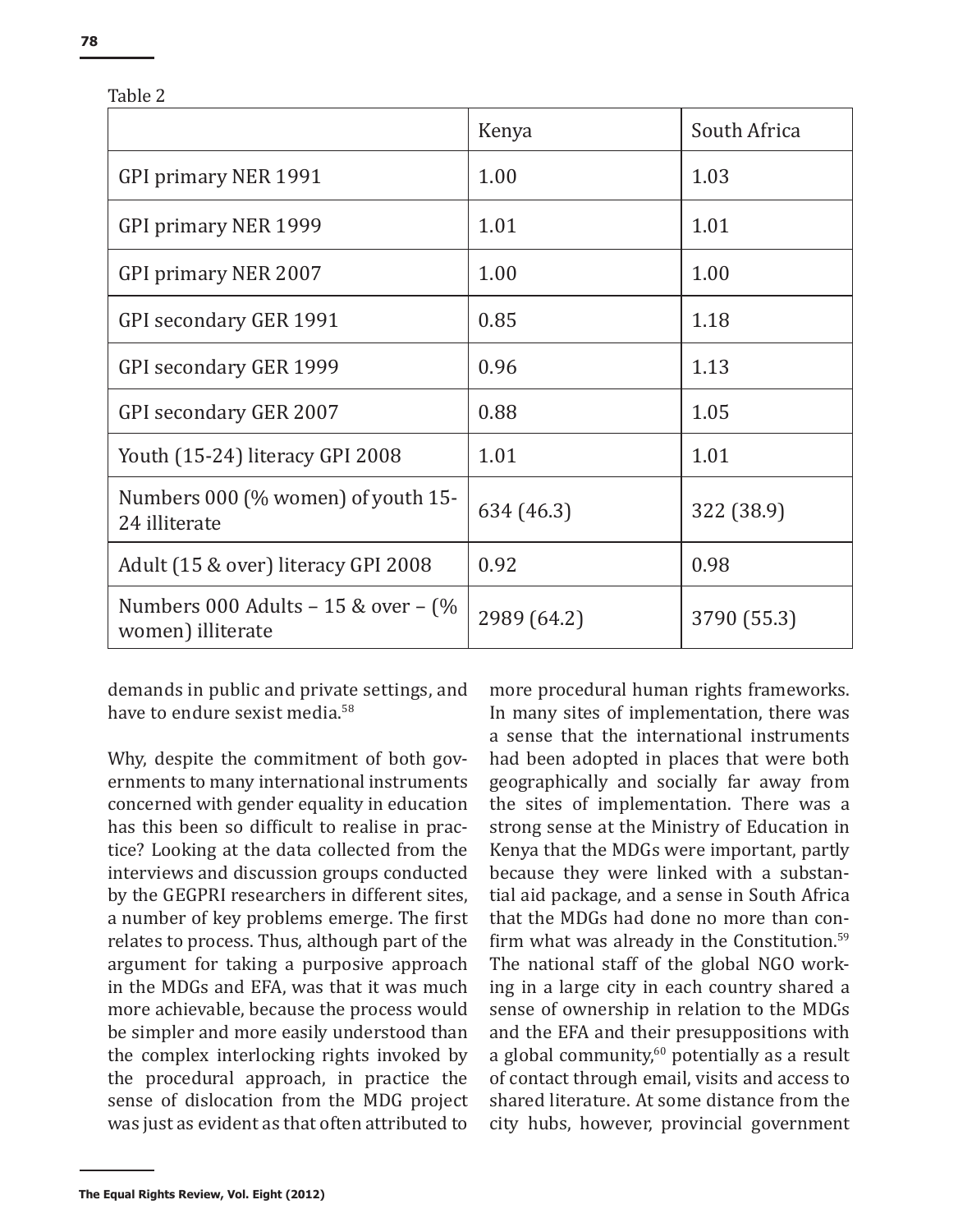officials, teachers and local NGO workers knew only vaguely about the international framework, and the issues which it raised. In the place of knowledge and a sense of engagement, there was a feeling of confusion, exclusion and sometimes cynicism. Although the South African provincial officials did feel connected to the MDG process, in Kenya, provincial officers felt that the MDGs had been devised a long way away from their day-today experiences. Some had heard about the MDGs, but did not know what they were. One officer explained:

"I tell you the first time I heard about the MDGs and you will not believe, it was last year when I went for a Ministry of Planning (...) workshop organized at the province here. I went to represent my boss (...) That's the first time I heard about MDGs (...) Really, it's like they belong to other people."<sup>61</sup>

Similarly the teachers at the two schools saw the MDGs and EFA, to the extent they knew of them, as very "far away" from their own experiences. The MDGs are seen as remote and spoken about in the public media, with little bearing on the things that people experience or have capacity to effect. Examples of some of the responses given are as follows:

"I do hear about it [MDGs and EFA] but I've never given my time to get an explanation about it because it's never touched [me]. I've never get the real explanation about it."<sup>62</sup>

"[T]here is the Millennium Development Goals but where? And what the Millennium Development Goals say to whom too? You know that [...] they must come down. Don't just say when we have TV and say that there is something, that there's change what – but we don't have that change!"<sup>63</sup>

For participants in the case studies in the provincial NGOs in both countries, the global policy framework was either something they had heard of very generally or not at all. In South Africa, most of the six village-based facilitators who participated in a focus group discussion in June 2009 had only heard of the global goals by name and did not know what they meant. Village-based NGO officials in South Africa, interviewed also in June 2009, reluctantly recognised that gender equality was a legal right in the national Constitution, and that there were policies governing these rights in schools. But gender was not part of the NGO remit, even though much of their work was with women. A village facilitator in South Africa said: "The NGO never talks about the global goals".64 In Kenya, there was a similar sense that the organisation's priorities were not being framed by, or linked to, the global policy framework. One NGO worker said: "There are so many policies around here (...) we don't disseminate those policies".65 On the MDGs, the view was one of indifference and distance. One NGO worker noted sceptically that "another issue is whether the people own the global declarations. The issue is not even whether they own the MDG's but rather understand, comprehend and know them." In another exchange with an interviewer, the issue of how the MDGs could be discussed at the grassroots was raised. The view was that the MDGs were too particular, and that the nature of the work which the organisation did was general and integrated with its own programme of education, not the steer from the MDGs:

"Interviewer: How do you make them comprehend these MDG's?

NGO worker: You see when you talk to people it is general. Among the people we have educated, semi-educated, illiterate, semiilliterate and illiterate people."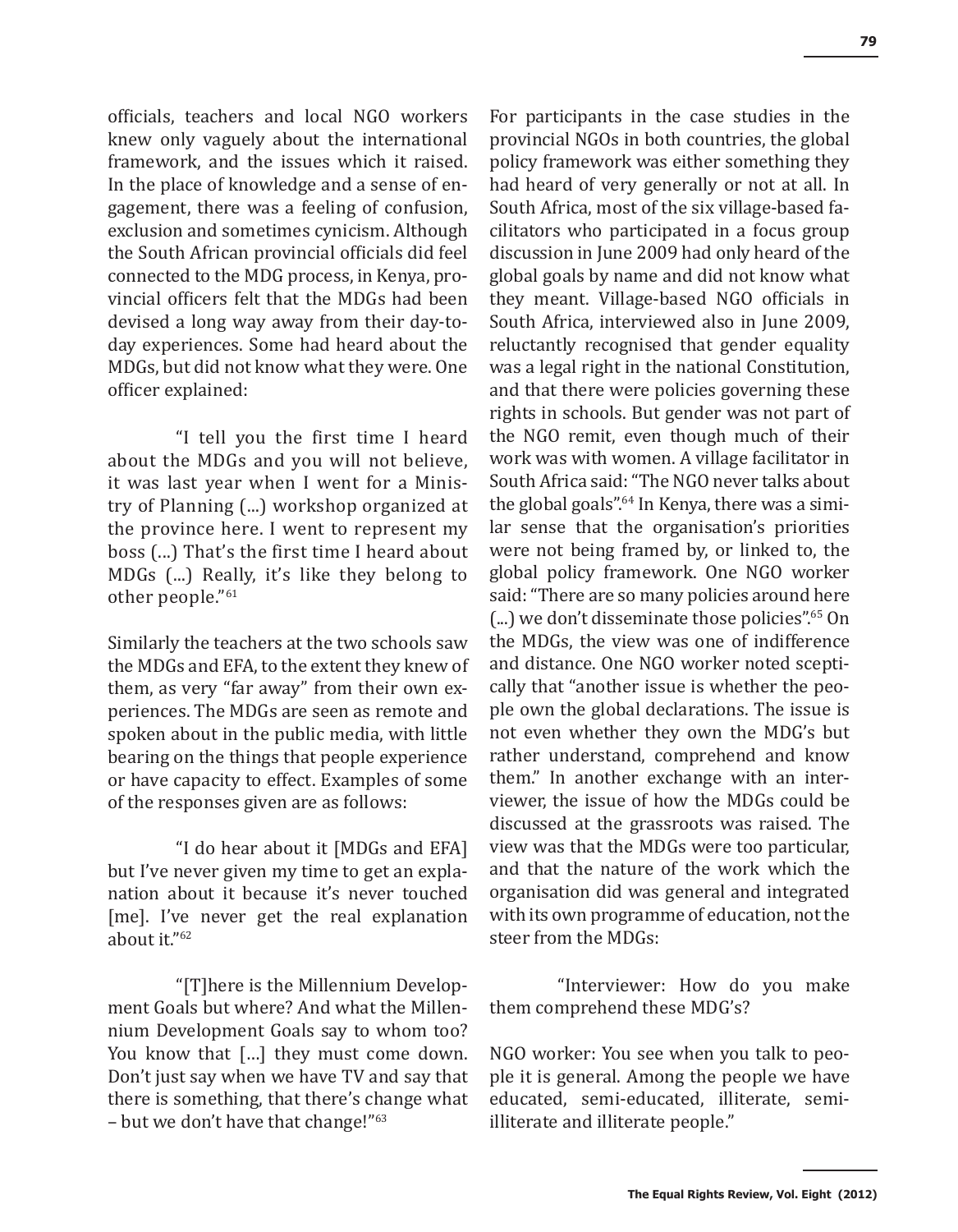It can be seen that the locus of concern with the international frameworks clusters at centres of power in the national department of education or a global NGO, but translating a sense of engagement and concern with global processes in this purposive form and a sense that they might develop and support local work has not been happening.

This links with a second problem which relates to meaning, information and the way in which ideas about rights have been translated by practitioners. A number of papers have drawn out how the emphasis within the MDG and the EFA on results-based management has generated a nexus of attitudes referred to as "blaming the poor".<sup>66</sup> Thus when teachers or provincial officials are tasked in a hierarchical system with ensuring enrolment or attainment and ensuring that girls are in school, they tend to blame poor parents for not sending children to school, not giving them adequate nutrition to ensure they concentrate and/or not providing sanitary protection. The critique does not go to governments that may not be able to collect sufficient taxes, to an international economic order that does not distribute wealth equally or to employers that make it difficult for parents to combine work and child-care, but rather to the poorest who struggle to enrol their children in school at enormous cost. In South Africa, where the government had provided Child Support Grants to help the poorest families, expressions of "blaming the poor" singled out young girls, who it was alleged got pregnant intentionally to claim the grant. Ideas of "blaming the poor" coincided with another set of ideas on gender referred to as "gender lite", in which officials at all levels of government and the NGOs tended to essentialise girls, thinking about them primarily in terms of vulnerability or sexuality.67 This attenuated meaning of gender, which often went with a very basic notion

of equality associated with parity, blocks a fuller meaning of the nature of gender equality in education and has limited the development of a critically-engaged language of practice in this area.

A third problem relates to measurement, monitoring and research processes. Because the MDGs and EFA have used gender parity as the key instrument for measuring, and because the research community has been slow to come up with instruments that might develop more multi-faceted approaches to reviewing how gender equality is being institutionalised in education settings, the policy language has stayed in a limited zone concerned with parity and has not developed more fully. While an innovative project such as the Right to Education Project (a collaboration between ActionAid, Amnesty International, the Global Campaign for Education and the Open Society Institute) works to promote social mobilisation and legal accountability focussing on legal challenges to the right to education and has developed a wide range of indicators on how rights are being implemented in education in terms of affordability, accessibility, availability and adaptability, $68$  this approach has not been widely adopted by government departments or NGOs and its potential remains largely unrealised.

#### **5. Conclusion**

The data from the GEGPRI project therefore demonstrates how the purposive approach of the international legal architecture on gender equality in education associated with the MDGs and EFA is being frustrated in its realisation in Kenya and South Africa. This is partly due to a lack of processes to domesticate, popularise and educate key policymakers, government officials, teachers, and school communities regarding its content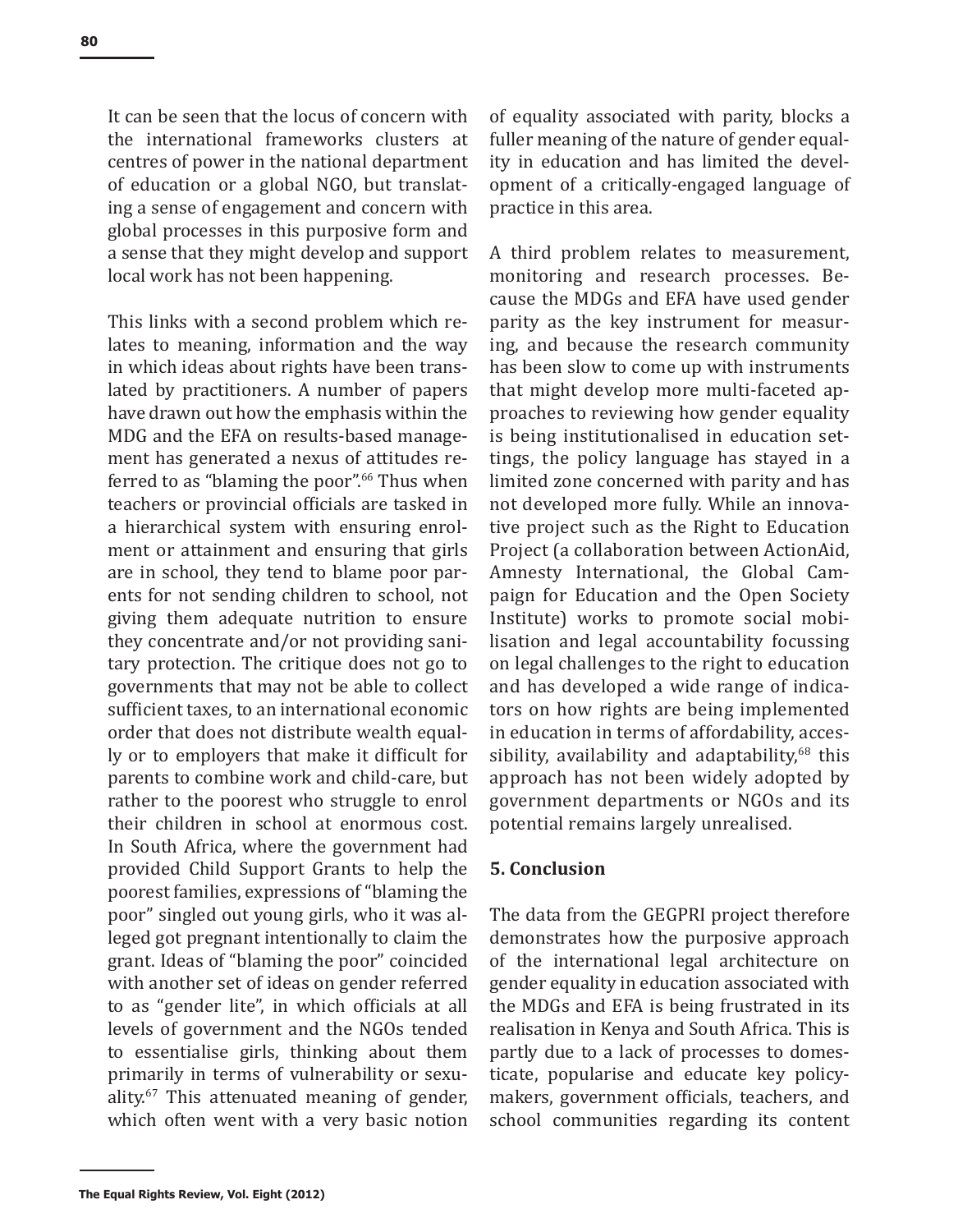and concerns. It also highlights how the attempt to kick-start work on delivery of the larger rights frameworks through setting more limited and possibly easily attainable targets, such as those associated with the MDGs and EFA, does not necessarily precipitate work on poverty or equality. Indeed, without a vigorous language associated with rights and gender equality in the context of hierarchical government systems, these approaches appear to develop social distance from those whose rights are sorely in need of protection and advancement. Lastly, while the processes of measurement are not themselves the reason it has been difficult to realise rights for gender equality, the very limited indicators which stress parity confirm the notion of "gender as a noun", rather than reveal the nature of the problem of gender inequality in multiple and interlocking sites. This prohibits the development of a political culture that can give substance to the more procedural approaches adopted in some international rights instruments.

None of these processes on their own explain why the international frameworks associated, for example, with the Beijing Declaration and Platform for Action or CEDAW, have been difficult to implement in Kenya and South Africa. They also do not fully explain why there has been a retreat in some international decision-making fora from more detailed substantive engagements with gender equality in education or why the Dakar Declaration was not popularised. However, they do show that even a purposive approach cannot make gender equality in education "just happen". Gender equality in education, in all its multi-faceted forms, cannot be brought into being through the leverage provided by a purposive or a procedural approach confined to top-down strategies. The critical examination of how the relevant international frameworks approach (i) different meanings and aspirations concerning gender equality and education, (ii) the institutional forms to realise these and (iii) the shifts in power and practice that might need to take place, through participatory processes, institutional assessment, and rich flows of information does seem a fruitful place to begin to take the steps towards effective implementation.

<sup>1</sup> Elaine Unterhalter is Professor of Education and International Development at the Institute of Education, University of London. The author wishes to thank Libby Clarke for invaluable advice on developing the argument in this article and editorial help in preparing the manuscript for publication.

<sup>2</sup> The Gender, Education and Global Poverty Reduction Initiatives (GEGPRI) project was funded by the UK Economic and Social Research Council (ESRC) Award No. RES 167-25-260 under a partnership with the UK Department for International Development (DFID). The project ran from September 2007 to March 2011. The Institute of Education, University of London held the award and co-investigators worked at the University of the Witwatersrand, the University of KwaZulu-Natal, and the Catholic University of Eastern Africa. The full project report, on which this article draws, is Unterhalter, E., Dieltiens, V., Karlsson, J., Onsongo, J., North, A., Makinda, H. and Yates, C., *Gender, education and global poverty reduction initiatives. Report on comparative case studies in Kenya, South Africa, and selected global organisations,* Institute of Education, 2011. Further examination of some of the themes concerned with the international framework is found in Unterhalter, E. and North, A., "Girls' schooling, gender equity and the global education and development agenda: Conceptual disconnections, political struggles, and the difficulties of practice", *Feminist Formations*, Vol. 23(3), 2011, pp. 1-22; and Unterhalter, E. and North, A., "Responding to the gender and education Millennium Development Goals in South Africa and Kenya: reflections on education rights, gender equality, capabilities and global justice", *Compare,* Vol. 41(4), 2011, pp. 495-512.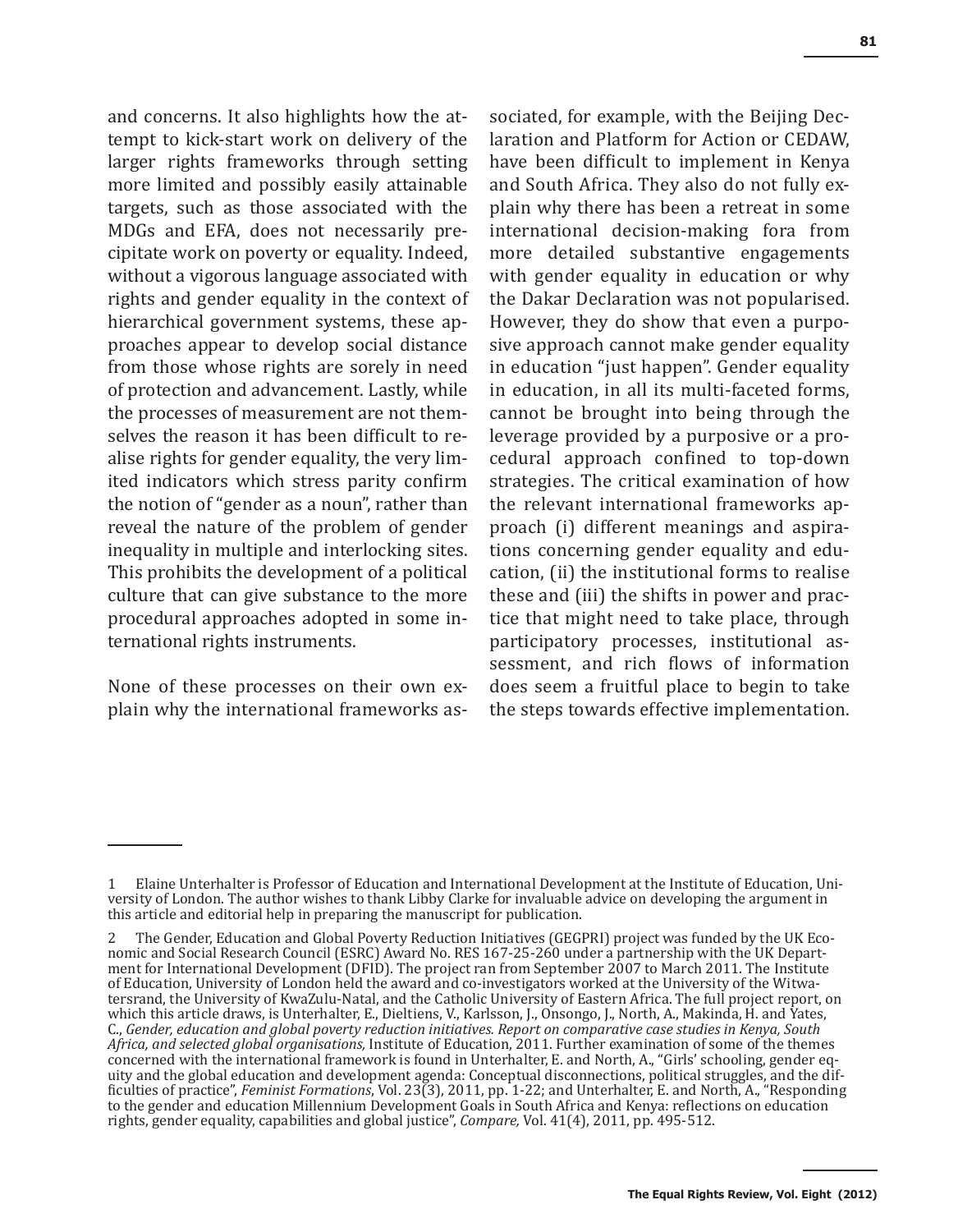3 Unterhalter, E., "Fragmented frameworks: Researching women, gender, education and development", in Aikman, S. and Unterhalter, E. (eds.), *Beyond Access: Developing Gender Equality in Education*, Oxfam Publishing, 2005, pp. 15-35; Unterhalter, E., *Gender, schooling and global social justice*, Taylor Francis Routledge, 2007 , pp. 3-19; and Unterhalter, E., "Gender and poverty reduction: The challenge of intersection", *Agenda*, Vol. 81, 2009, pp. 14-24.

4 UNESCO, *Education for All Global Monitoring Report: Reaching the Marginalized,* UNESCO Publishing and Oxford University Press,  $2010$ , pp. 138-146.

5 See Unterhalter (2007), above note 3, pp. xii-xiii.

6 See Aikman, S. and Unterhalter, E. (eds.), above note 3; and Skelton, C. , Francis, B. and Smulyan, C. (eds.), *International Handbook of Gender and Education*, Sage, 2006.

7 See Unterhalter (2007), above note 3, p. 3.

8 See Unterhalter (2009), above note 3, pp. 19-20.

9 See Unterhalter (2007), above note 3, pp. 154-156; and Unterhalter (2009), above note 3, pp. 20-22; see also Morrell, R., Epstein, D., Unterhalter, E., Bhana, D. and Moletsane, R., *Towards equality? Gender in South African schools during the HIV and AIDS epidemic,* University of Kwazulu Natal Press, 2009, pp. 17-19.

10 Unterhalter, E., "What is equity in education? Reflections from the capability approach", *Studies in the Philosophy of Education*, Vol. 28(5), 2009, pp. 415-424; see also Unterhalter, E., "How far does this go? Reflections on using the capability approach to evaluate gender, poverty, education and empowerment", Keynote address at Gender and Education Symposium, CIES Conference, Montreal, May 2011.

11 Universal Declaration of Human Rights, G.A. Res. 217A (III) (1948).

12 United Nations, *Beijing Declaration and Platform of Action, adopted at the Fourth World Conference on Women*, 27 October 1995.

13 Gore, C., "The MDG Paradigm, Productive Capacities and the Future of Poverty Reduction", *IDS Bulletin*, Vol. 41, 2010, pp. 70–79.

14 Collier, P., *The Bottom Billion,* Oxford University Press, 2007; Vandemoortele, J., "The MDG Conundrum: Meeting the Targets Without Missing the Point", *Development Policy Review,* Vol. 27, 2009, pp. 355–371.

15 Waage, J., Banerji, J., Campbell, O., Chirwa, E., Collender, G., Dieltiens, V., Dorward, A., Godfrey-Faussett, P., Hanvoravongchai, P., Kingdon, G., Little, A., Mills, A., Mulholland, K., Mwinga, A., North, A., Patcharanarumol,W., Poulton, C., Tangcharoensathien, V. and Unterhalter, E., "The Millennium Development Goals: a cross-sectoral analysis and principles for goal setting post 2015", *The Lancet*, Vol. 376, Issue 9745, 2010, pp. 991-1023.

16 UDHR, Article 26.

- 17 *Ibid.*
- 18 *Ibid.*

19 See Aikman and Unterhalter, above note 6, pp. 83-89 and 149-152; see also Unterhalter (2007), above note 3, pp. 59-61; Fennell, S. and Arnot, M. (eds.), *Gender education and equality in a global context*, Routledge, 2008.

20 International Covenant on Economic, Social and Cultural Rights, G.A. Res. 2200A (XXI) (1966).

- 21 *Ibid.,* Article 3.
- 22 *Ibid*., Article 13(2)(b).
- 23 *Ibid.,* Article 13(2)(c).
- 24 *Ibid.,* Article 13(2)(e).
- 25 *Ibid.*, Article 13(3).
- 26 *Ibid.*, Article 13(4).
- 27 *Ibid.*, Article 13(1).
- 28 Convention on the Elimination of All Forms of Discrimination Against Women, G.A. Res. 34/180 (1979).
- 29 Convention on the Rights of the Child, G.A. Res. 44/25 (1989).
- 30 See above, note 28, Article 10.
- 31 *Ibid.*
- 32 *Ibid.*, Article 10(h).
- 33 See above, note 29, Article 8.
- 34 *Ibid.*, Article 12.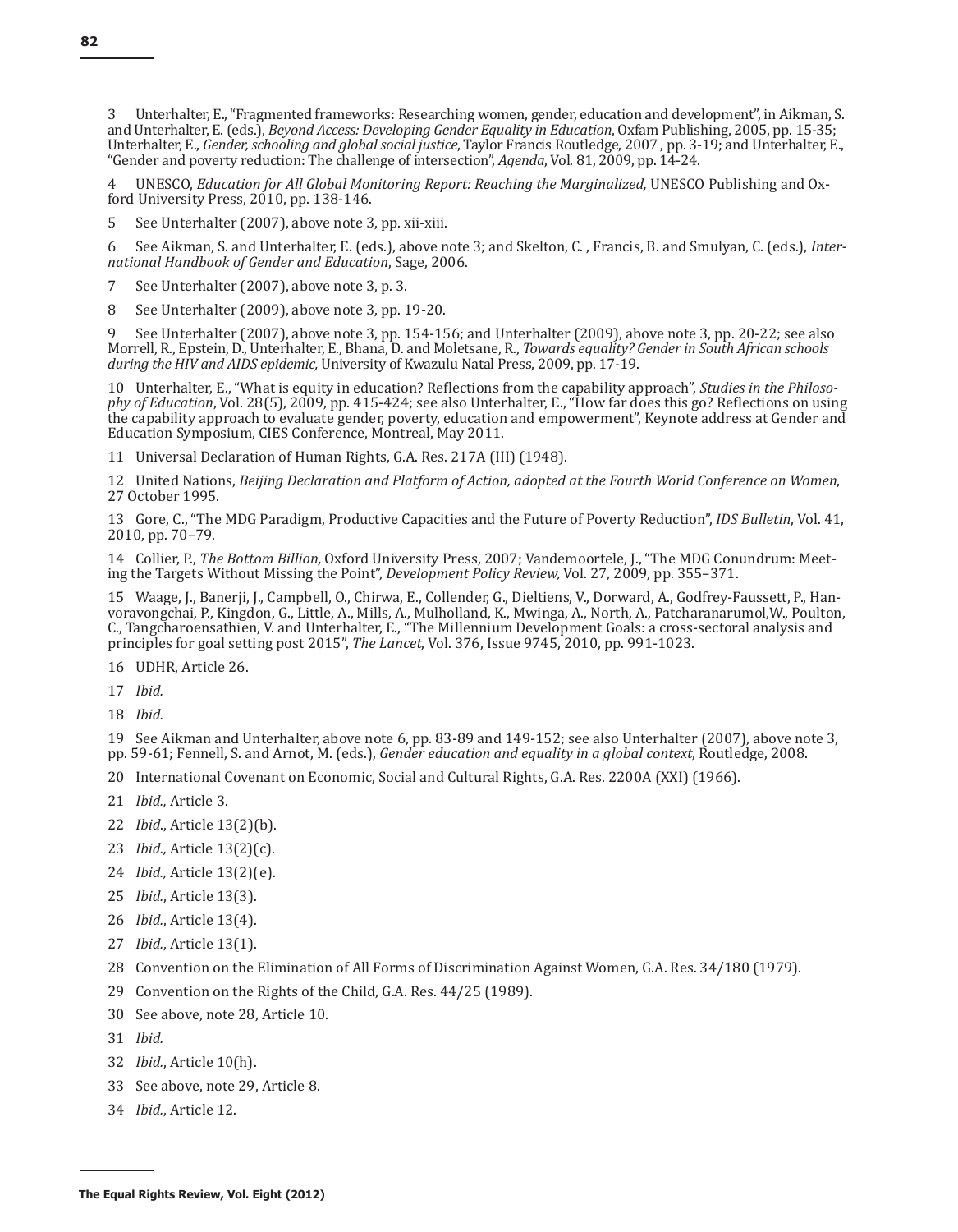- 35 *Ibid.*, Article 17(a).
- 36 *Ibid.*, Article 19.
- 37 *Ibid.*, Article 28(1).
- 38 *Ibid.*, Article 28(3).
- 39 *Ibid.*, Article 29.
- 40 See above, note 12, pp. 25-34.
- 41 *Ibid.*, pp. 109-118.

42 See Unterhalter, E. and North, A., "Girls' schooling, gender equity and the global education and development agenda: Conceptual disconnections, political struggles, and the difficulties of practice", *Feminist Formations*, Vol. 23(3), 2011, pp. 14-17.

43 UNGEI, Dakar Declaration on Accelerating Girls' Education and Gender Equality, May 2010, available at: http:// www.ungei.org/files/Dakar\_Declaration\_Eng.pdf.

44 *Ibid.*

45 *Ibid*.

46 *Ibid.*

47 See above, note 42, pp. 14-17.

48 UNESCO, *Dakar Framework for Action, Education for All: Meeting our Collective Commitments*, 2000, available at: http://www.preventionweb.net/files/7705\_DakarFramework.pdf.

49 *Ibid.,* pp. 15-17.

50 UN General Assembly, *Roadmap towards the implementation of the United Nations Millennium Declaration: Report of the Secretary–General*, UN Doc. No. A/56/326, 2001.

51 Graham, S., "South Africa's UN General Assembly Voting Record from 2003 to 2008: Comparing India, Brazil and South Africa", *Politikon*, Vol. 38(3), 2011, pp. 409-432; Brown, W., Harman, S. Hurt, S., Lee, D. and Smith, S., "New Directions in International Relations and Africa", *The Round Table: Commonwealth Journal of International Affairs* , Vol. 98, Issue 402, 2009, pp. 263-267; and Draper, P., Grant, C., Kingombe, C. and te Velde, D., *The G20 and African Development,* Overseas Development Institute, 2011, available at: http://www.odi.org.uk/resources/ docs/7088.pdf.

52 Sources: see above, note 4, p. 418; and UNESCO and UNESCO Institute of Statistics, *Global Education Digest 2010: Comparing education statistics across the world,* 2010, pp. 226-227.

53 Chisholm, L. and September, J. (eds.), *Gender equity in South African education 1994-2004,* HSRC Press, 2005, pp. 1-10 and 55-65; Keet, A. and Carrim, N., "Human rights education and curricular reform in South Africa", *Journal of Social Science Education*, Vol. 1-2006, 2006; and Chege, F. and Sifuna, D., *Girls' and women's education in Kenya: gender perspectives and trends,* UNESCO, 2006, p. 36.

54 See Morrell et al, above note 9, pp. 93- 110 and 147-182; Wadesango, N., Rembe, S. and Chabaya, O., "An assessment of the implementation of gender equity policies in schools in South Africa", *Anthropologist*, Vol. 13(4), 2011, pp. 249-255; and Chege, F., "Researching gender: Explorations into sexuality and HIV/AIDS in African contexts", in Fennell, S. and Arnot, M. (eds.), *Gender education and equality in a global context,* Routledge, 2008, pp. 102-116.

55 Casale, D. and Posel, D., "Unions and the gender wage gap in South Africa", *Journal of African Economies*, Vol. 20(1), 2011, pp. 27-59; Omwami, E.M., "Relative change theory: examining the impact of patriarchy, paternalism, and poverty on the education of women in Kenya", *Gender and Education,* Vol. 23(1), 2011, pp. 15-28; Mugo, J.K., "Investigation into factors hindering women teachers from accessing leadership and management positions in primary schools of Mpeketoni division, Lamu District", Unpublished Master Thesis, Kenyatta University, 2011.

56 Moorosi, P., "South African female principals' career paths: Understanding the gender gap in secondary school management", *Educational Management, Administration and Leadership,* Vol. 38, 2010, p. 547; Amugune, S.E., "Teachers' attitude towards female school managers in mixed public secondary schools in Nairobi province, Kenya", Unpublished Master Thesis, Kenyatta University, 2011.

57 See Morrell et al, above note 9; Chisholm, L. and September, J. (eds.), above note 53; Moletsane, R., Mitchell, C., Lewin, T., "A critical analysis of gender violence and inequality in and around schools in South Africa in the age of AIDS", Paper prepared for UNGEI conference, Dakar, May 2010, available at: http://www.e4conference.org/wpcontent/uploads/2010/04/10en.pdf ; Saito, M., "Violence in primary schools in southern and eastern Africa – evidence from SACMEQ", Paper prepared for workshop on preventing violence against women, International Institute for Educational Planning, Paris, available at: http://www.unesco.org/new/fileadmin/MULTIMEDIA/HQ/SHS/pdf/ preventing\_violence\_saito.pdf; Wane, N., "Sexual violence and HIV/AIDS in Kenyan and Ugandan schools: Social Implications for Education Policy Development", *Journal of Contemporary Issues in Education,* Vol. 4(1), 2009, pp. 71-91.